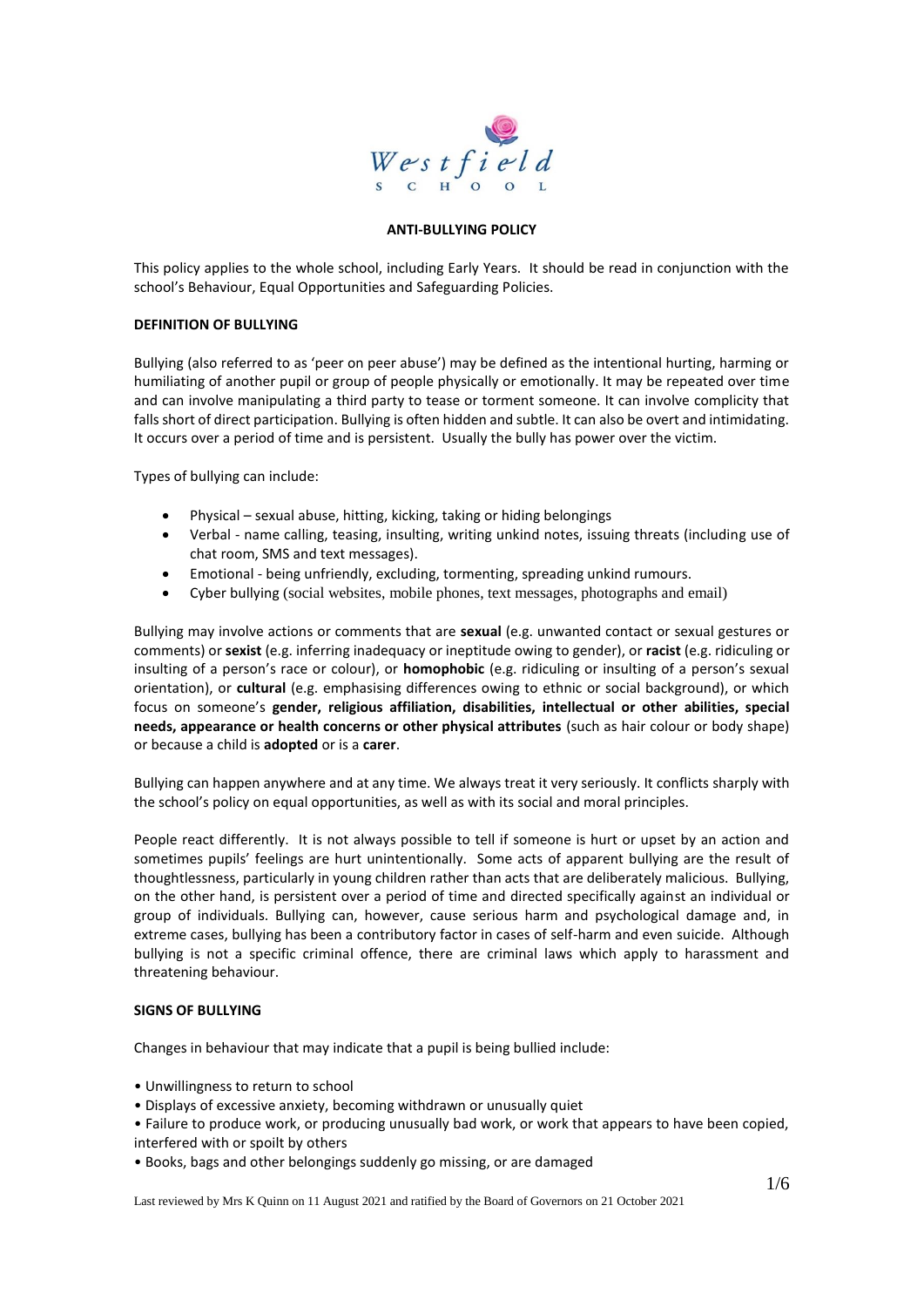- Change to established habits (e.g. giving up music lessons, change to accent or vocabulary)
- Diminished levels of self confidence

• Frequent visits to the school office or own GP outside school with symptoms such as stomach pains, headaches

- Unexplained cuts and bruises
- Frequent absence, erratic attendance, late arrival to class
- Choosing the company of adults
- Displaying repressed body language and poor eye contact
- Difficulty in sleeping, experiences nightmares
- Talking of suicide or running away

Although there may be other causes for some of the above symptoms, a repetition of, or a combination of these possible signs of bullying should be investigated by parents and teachers.

#### **THE SCHOOL AIMS TO:**

- Create an environment in which everyone in our community is given the right to feel safe, happy and protected at all times especially when feeling vulnerable
- Create a community in which everyone is valued, differences are respected, weaknesses supported and achievements celebrated
- Prevent bullying and to make it clear to girls and staff that bullying is always unacceptable
- Ensure that there is a clear procedure for dealing with cases of bullying which is known to girls, staff and parents
- Create an atmosphere where everyone knows that if they feel that they have become a victim of bullying there is someone to whom they may talk in confidence, that they will be listened to and taken seriously and where they may be confident in the knowledge that the matter will be dealt with swiftly and sensitively.
- Raise awareness of staff through training, taking action to reduce the risk of bullying at times and in places where it is most likely.
- Raise the awareness of pupils using educational means such as Personal, Social, Health and Economic Education, assemblies, projects, drama, stories, literature, history, current affairs, and guidance about the safe use of new technologies.

#### **HOW DOES BULLYING DIFFER FROM TEASING OR FRIENDSHIP DIFFICULTIES?**

Sometimes pupils can feel hurt or upset because they have been teased or have fallen out with a friend. This is not the same as bullying. Bullying:

- is deliberately intended to hurt or humiliate
- involves a power imbalance that makes it hard for the victim to defend themselves
- is usually persistent
- often involves no remorse or acknowledgement of the victim's feelings

Staff are ready to help and support pupils who have fallen out with friends, but such situations will not be treated in the same way as a case of bullying. However, the strategies we use may be similar because we acknowledge that over a period of time the impact on the pupil may be the same, and the situation could become bullying if it escalates.

## **COUNTERING BULLYING PROCEDURES FOR REPORTING AND RECORDING**

The School believes the responsibility for bullying lies with perpetrator, not the victim. The School recognises that it is better to take action against bullying rather than simply remove the victim from further threat.

• Anyone who feels she is the victim of bullying can speak to her Form Tutor/Teacher in confidence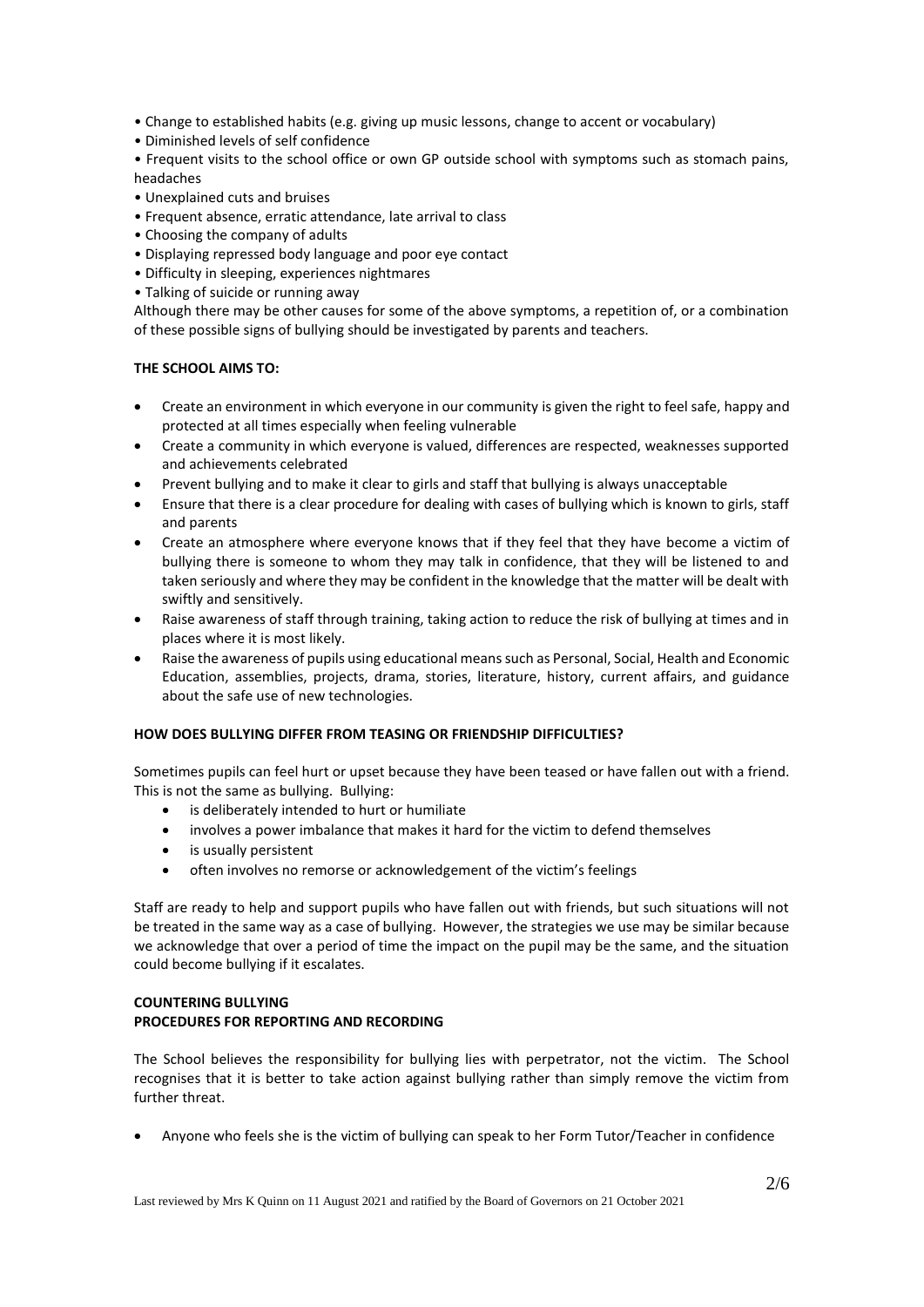- Any incident of bullying should initially be reported to the Form Tutor/Teacher who may, if necessary, refer the matter to a higher authority
- Every effort will be made to resolve the problem through talking to both parties
- In serious cases the Headmaster will inform the parents and the matter will be dealt with appropriately
- It must be made clear to the victim that revenge is not appropriate
- It must be made clear to the bully that her behaviour is unacceptable and has caused distress
- If bullying continues then sanctions will follow (see staff handbook)
- Support may be offered to the victim (and the "bully" if necessary) through referral to the School Counsellor

## **TO GIRLS**

If you feel you are being bullied, or if you know that someone else is, please tell someone straightaway: your Form Tutor/Teacher, another member of staff whom you feel you can approach, a Sixth former or another girl whom you feel you can talk to in confidence.

We will deal with your concern. Not telling means the victim will continue to suffer and the bully will carry on. We all have a responsibility to make sure that bullying is not allowed to take place at Westfield.

## **TO PARENTS**

If you think your daughter may be being bullied or if she tells you that she is, please let us know. Reassure her that we will deal with the matter sensitively but firmly.

## **TO TEACHERS – WHAT THE SCHOOL WILL DO**

The exact course of action will vary with each situation but the main objectives should be that bullying incidents are brought into the open and strategies agreed to help resolve the problem.

- All reports of bullying will be taken seriously and investigated immediately
- Everything that happens will be carefully recorded using CPOMs where appropriate.
- The most important thing is to stop the bullying and ensure the victim is safe
- We aim for a peaceful resolution: revenge is not helpful for the victim or appropriate
- The victim will be supported throughout the process
- Guidance and help will be available for the perpetrator to help change her behaviour
- Staff will monitor the situation to ensure that the bullying does not continue. If bullying recurs, further action will be taken
- In any serious case of bullying the Headmaster will be informed and the school will work with the parents of both the victim and the perpetrator. The school will remain in regular contact with parents until the situation is resolved
- A bullying incident will be regarded as a child protection concern when there is 'reasonable cause to suspect that a child is suffering, or is likely to suffer, significant harm' (Children Act 1989). Where this is the case, after the Headmaster and DSL have been involved and appropriate procedure followed, it may be necessary to make a report to the Social Services and in certain cases the Police
- The school will keep a log of all reported bullying incidents which is monitored in order to identify trends and inform preventative work in the school and future development of policies and procedures.

If you think that bullying is happening, talk to the girls concerned and ask them what has been happening. Record this in the Anti-Bullying Register, which is located in the school offices, and CPOMs. Any allegation should be referred to the Head of Faculty in Junior House and Deputy Head in Senior House and thence to the Headmaster.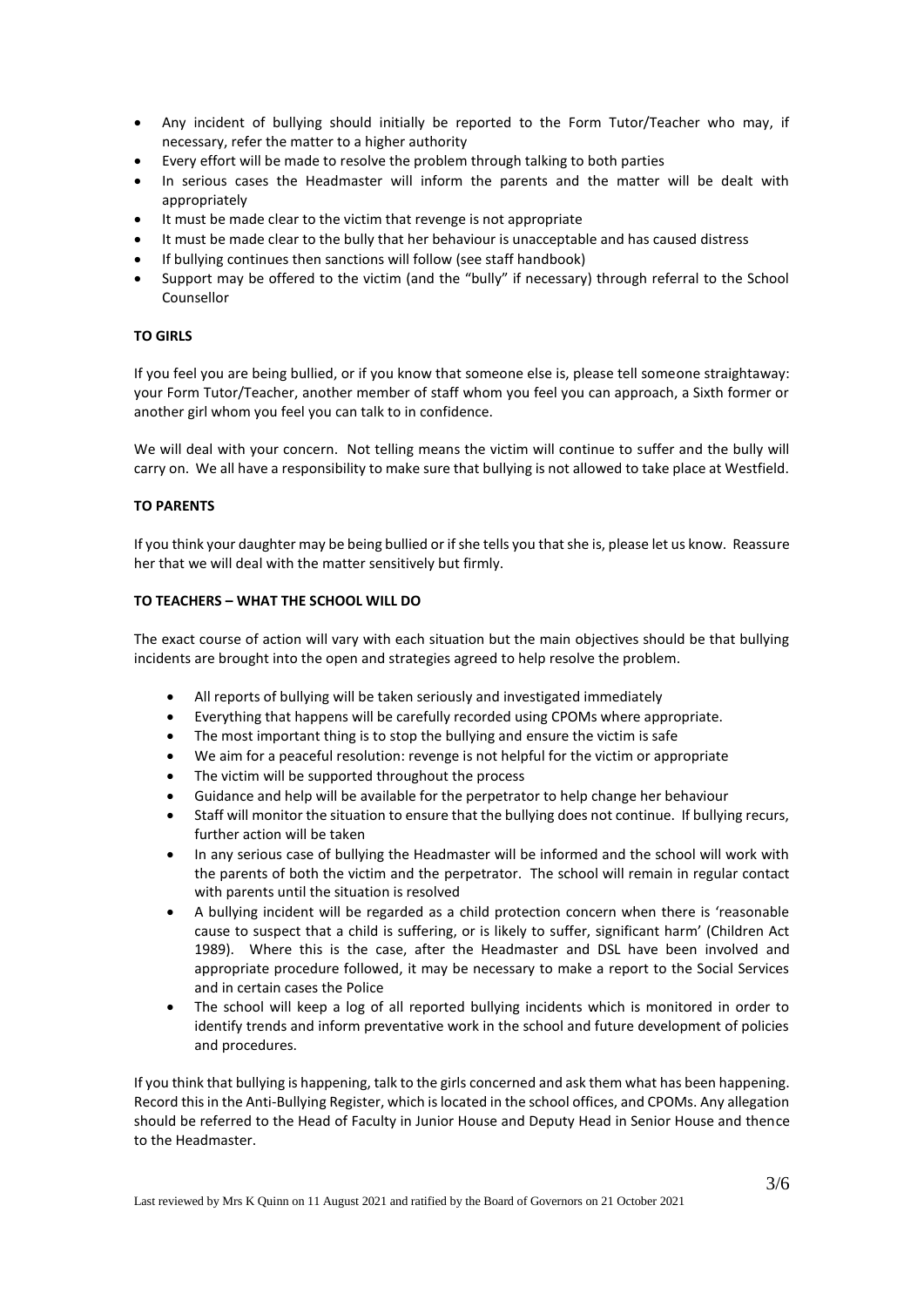We need to be vigilant before school, at breaks and lunchtimes as these are the times when victims are more vulnerable. We need to be aware that bullying is more likely to occur in areas which are less formally supervised such as the toilets, cloakrooms, corridors and grounds.

We need to be aware that bullying also takes place in the classroom. We must be aware that sarcasm is never appropriate in teaching as a girl is not in a position to respond on an equal footing and this can be perceived as a form of bullying. We must be sensitive to the reaction of girls to one another in class and be quick to stamp on covert bullying in the form of the reactions of the class to an individual girl's answers or behaviour.

We can all promote attitudes which discourage bullying:

- By dealing with the topic of bullying in a way which explores why it happens and gives alternative ways of behaving and dealing with difficulties
- By using teaching methods which encourage co-operative work and a variety of groupings so that girls extend their relationships beyond a small group of friends.

## **SANCTIONS**

It is important that those found responsible after investigation are held to account and accept responsibility for the harm caused. Action will be taken, therefore, which communicates unambiguous disapproval of her/their activities and this will usually include sanctions. Sanctions help reassure the victim that the bullying will stop; they help those responsible recognise the harm caused by their behaviour and deter them from repeating it; they demonstrate to the school community that bullying is unacceptable and that the school has effective ways of dealing with it, so deterring others from behaving in a similar way.

If sanctions are warranted, the person(s) responsible will receive a sanction in accordance with the Behaviour and Discipline Policy. Any sanctions imposed will be fair, proportionate and reasonable, take account of any special educational needs or disabilities that pupils may have and consider the needs of vulnerable pupils. In the most serious cases, the sanction may be fixed term or permanent exclusion.

In line with our Behaviour and Discipline Policy, our aim is also to change the attitude of those responsible and encourage a return to responsible, caring behaviour. Action taken towards this aim will be determined on a case by case basis, but may include measures such as "restorative justice". We will also provide those responsible with access to any support they might need to achieve the return to acceptable behaviour.

Staff will inform the parents of those responsible of the decisions taken with regard to sanctions.

Staff will not normally discuss the details of the punishment with the parents of the bullied pupil.

## **CYBER-BULLYING (Appendix to ANTI-BULLYING POLICY)**

**Cyber-bullying** can be defined as the use of ICT particularly mobile phones and the internet deliberately to upset someone else. It can be an extension of face to face bullying as it gives the bully another route to harass their target. However it differs in several significant ways: the opportunity to invade the victim's home and personal space; the difficulty in controlling electronically circulated messages; the size of the audience; perceived anonymity; and even the profile of the person doing the bullying and their target.

This can take many forms for example:

- Sending threatening, abusive or malicious text messages or e-mails, personally or anonymously
- Making insulting comments about someone on a website, social networking site or online diary

Last reviewed by Mrs K Quinn on 11 August 2021 and ratified by the Board of Governors on 21 October 2021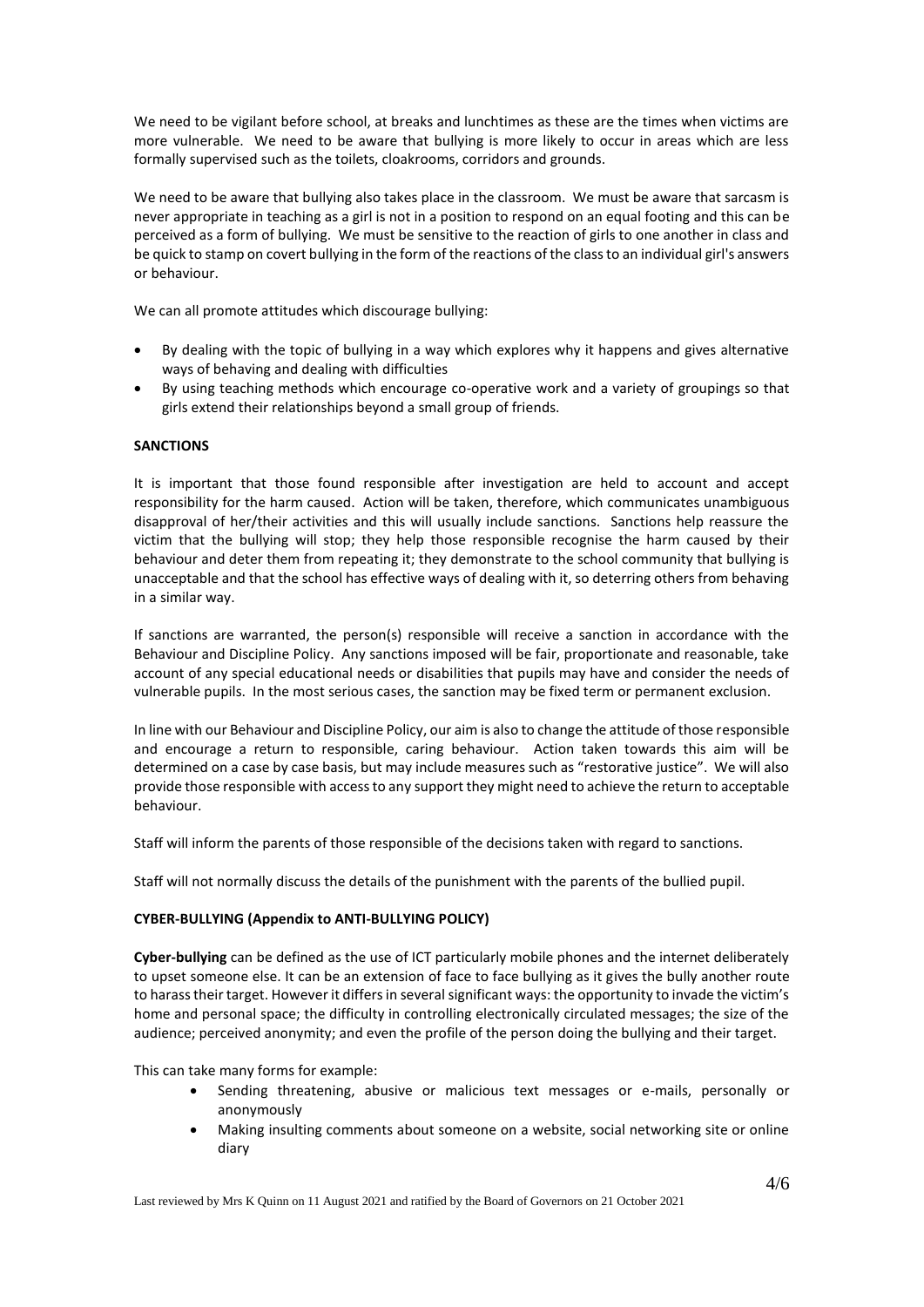• Making or sharing derogatory or embarrassing videos or photos of someone via mobile phone or e-mail. These actions may contravene the *Criminal Justice and Courts Act 2015.*

The use of the web, text messages, e-mail, video or audio to bully another pupil or member of staff will not be tolerated.

The School aims to:

- Protect all its members and provide a safe, healthy environment.
- Prevent cyber-bullying and make it clear to girls and staff that it is always unacceptable
- Make it clear that cyber-bullying whether at home or at school will be taken seriously and dealt with in the most stringent way
- Support the person being bullied making it clear that they can approach any member of staff with whom they feel comfortable and that they will be listened to sympathetically

# *If a bullying incident directed at a child occurs using email or mobile phone technology either inside or outside of school time the following procedures should be followed:*

- 1. Advise the child not to respond to the message
- 2. Refer to relevant policies including e-safety, anti-bullying, PSHEE, Behaviour polices and apply appropriate sanctions
- 3. Secure and preserve any evidence
- *4.* Inform the sender's e-mail service provider
- *5.* Advise the child to change their contact details, though this should be seen as a last resort as it may cause the victim to feel that she is being punished
- *6.* Notify parents of the children involved
- *7.* Record the incident in the School's "Anti-Bullying" log and on CPOMs

Staff should not overlook the role and responsibility of bystanders in cyber-bullying incidents. Bystanders or "accessories" have an active role in that they may forward on messages etc.

It should be noted that the use of ICT to bully could be a criminal offence under a range of different laws. Abusive language or images, used to bully, harass or threaten another, whether spoken or written (through electronic means) may be libelous, may contravene the *Harassment Act 1997 or the Telecommunications Act 1984* for example.

## **BULLYING RELATED TO COVID 19 (Appendix to ANTI-BULLYING POLICY)**

## **Types of Bullying that may arise due to the COVID-19 Pandemic**

- **Coughing Assault** incidents may occur where pupils deliberately initiate coughing assaults to increase the fear of the spread of COVID-19.
- **Online Bullying (refer to cyber bullying addendum.) –** Evidence suggests that levels of online bullying have increased during lockdown for some young people because more time has been spent online.
- **Re-establishment of friendship groups –** although many will establish networks easily it will be a mixed experience and a settling in period is normal in these circumstances. Some individuals will feel excluded and may want to re-establish dominance over their peers.
- **Location of Bullying –** although staff presence around school has increased it is possible that this could lead to an increase in bullying taking pl ace outside of school e.g. on school transport.
- **Victims of Domestic Abuse –** the pandemic has led to an increased vulnerability of domestic abuse victims. School bullying can be a response to this.
- **Racist Abuse –** there have been reports of specific racial groups receiving abuse and bullying in response to the spread of the pandemic.